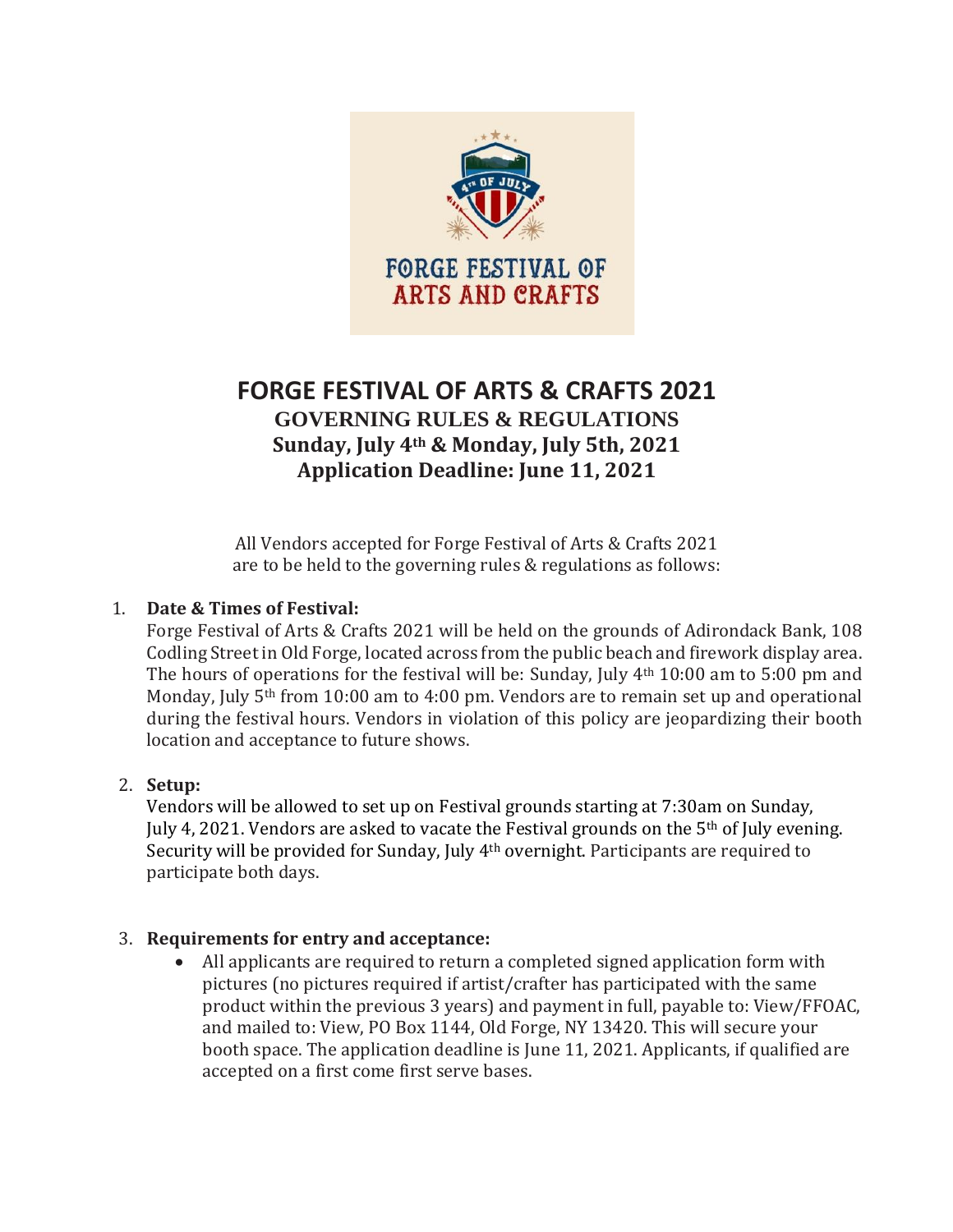- Artisans and Edible Art Vendors are expected to create and sell only those items made by said artisan/vendor, and only items that pertain to the art/edible art for which said artisan/vendor is registered. Prepackaged food vendors selling dips, jams, herbs, etc. must apply under the edible art category when filling out this form.
- Health and Wellness vendors of personal care products; such as lotions, scrubs, bath bombs, and other skin care products are expected to create and sell only those items made by said artisan/vendor.
- Mass produced arts and crafts, buy and sell items made from kits, patterns or molds are not allowed. Candles must be handcrafted.
- Prior to acceptance, art & craft items will be examined by the Forge Festival Arts & Crafts committee. This committee will be looking for craftsmanship, creativity, booth presentation, value, etc.
- To achieve a balanced Festival, we reserve the right to limit the number of vendors in each category. We do not offer exclusivity in any category.
- Vendors must provide their own tents, tables, chairs and displays, which must fit within the allotted space.
- As electric outlets for power are limited by the location, the Festival Committee shall provide electric to selected sites for an extra charge of \$25.00, power sources as deemed necessary and reasonable.
- Placement on the grounds will be decided by the Forge Festival of Arts & Crafts committee. Booth arrangement is by design to best benefit all products and their allotted space. All assignments are final.

## 4. **Hold Harmless:**

Vendors agree to release any member of Adirondack Bank, Pine Lane Reality Inc., Town of Webb, View and/or its employees and volunteers of any and all liability, loss, or damage to the property or persons of the applicants from theft, breakage or any other cause during the terms of this agreement. It is understood that Adirondack Bank and View shall be under no obligation to provide insurance to cover any related risks. Vendors are liable for any damage to the premises caused by themselves, their representatives and or their equipment.

The Arts Guild of Old Forge Inc. reserves the right to cancel or otherwise abandon Forge Festival of Arts & Crafts at any time before the opening day without liability to the vendors. Should this become necessary, all fees will be refunded within 30 days.